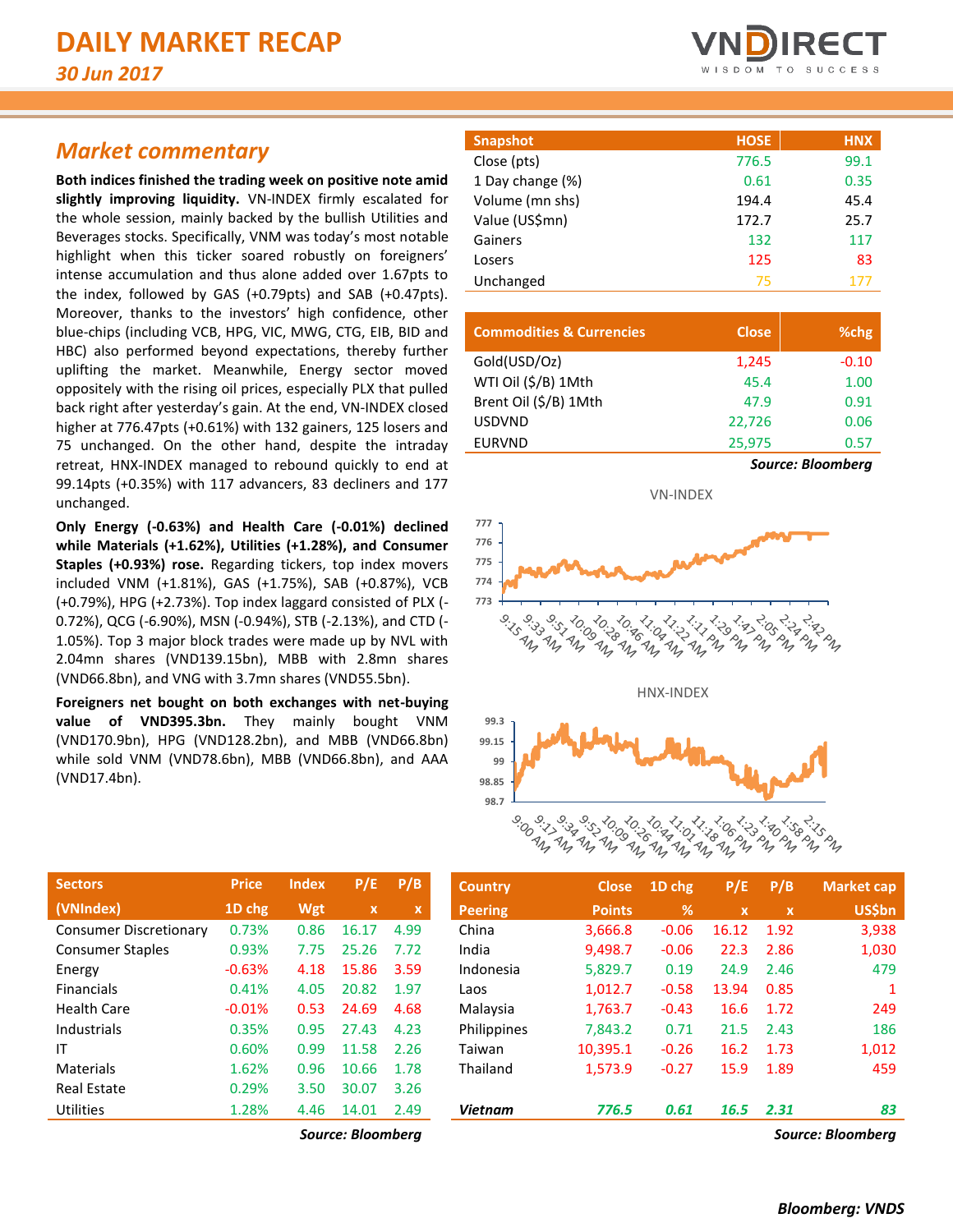

### **Market News**

**Oil headed for the longest run of gains in six months as a drop in U.S. crude production and gasoline stockpiles eased concern that OPEC-led supply curbs were proving ineffective.** Futures added as much as 1% in New York, advancing for a seventh session. U.S crude output last week fell by the most in almost a year amid field maintenance in Alaska and tropical storm Cindy, while gasoline inventories fell for a second week. OPEC and its partners aren't worried about the market recovery and don't plan to discuss deeper cuts, said United Arab Emirates Energy Minister Suhail Mazrouei. *(Bloomberg)*

## **Corporate News**

**Petrovietnam Gas JSC (GAS VN) - shareholder's activity:** BoD member Nguyen Manh Tuong fully divested his stake of 30,000 shares via order-matching and put-through methods from Jun 19 to Jun 21. *(Hsx.vn)*

**Sai Gon Thuong Tin Commercial Joint Stock Bank (STB VN) - 2017 AGM:** During 2017 AGM, STB announced plan to slash 70% bad debt within 3 years and resolve all bad debt within 5 years, saying Nguyen Mien Tuan - STB's Vice Chairman. The amount of bad debt was not disclosed. For further information, STB's 2016 total bad debt rises 14.4% YoY to VND307.4trl. Besides, the new BoD also aims to complete 10-year restructure plan within 5 years, according to STB's new Chairman Duong Cong Minh at shareholders' meeting. Notably, Mr. Minh, who is Chairman of Him Lam Corporation, was voted to replace Mr. Kieu Huu Dung as STB's Chairman for 2017-2021 term while Mr. Dung becomes the bank's Vice Chairman for the same term. *(Bloomberg)*

**Ho Chi Minh City Securities Corporation (HCM VN) - shareholder activity:** Chairman Pham Nghiem Xuan Bac only sold 10,000 HCM shares out of 50,000 shares registered from Jun 02 to Jun 29, then reducing his ownership in HCM to 290,000 shares (0.22%). In the same period, Cong Huong JSC - which related to Mr. Bac - divested 31,230 shares out of 100,000 shares registered due to unfavorable market condition. After the transaction, Cong Huong JSC decreased its stake in HCM to 450,442 shares (0.35%). *(Hsx.vn)*

**Vietnam Electricity Construction JSC (VNE VN) - business activity:** VNE has announced the resolution of the BoD on the transfer of land use rights and the entire development costs related to VNECO Plaza Luxury Apartment and Commercial Centre Complex project in Man Thai Ward, Son Tra District, Da Nang City. *(Hsx.vn)*

**NoVaLand Investment Group Corporation (NVL VN) – private placement result:** On Jun 28, NVL issued 33,459,554 shares to convert its debts at Credit Suisse AG (Singapore branch) at the price of VND40,867/share, which is equivalent to the conversion ratio of 4.0867:1. The shares are subject to 1-year transfer restriction. Following the deal, NVL's chartered capital will increase from VND5.962trl to VND6.297trl. For further information, Credit Suisse's Singapore branch assigned 2 Vietnamese to take NVL new shares, including Mr. Nguyen Nhu Pho (24.9mn shares) and Mr. Le Thanh Liem (9.3mn shares). *(Hsx.vn & Bloomberg)*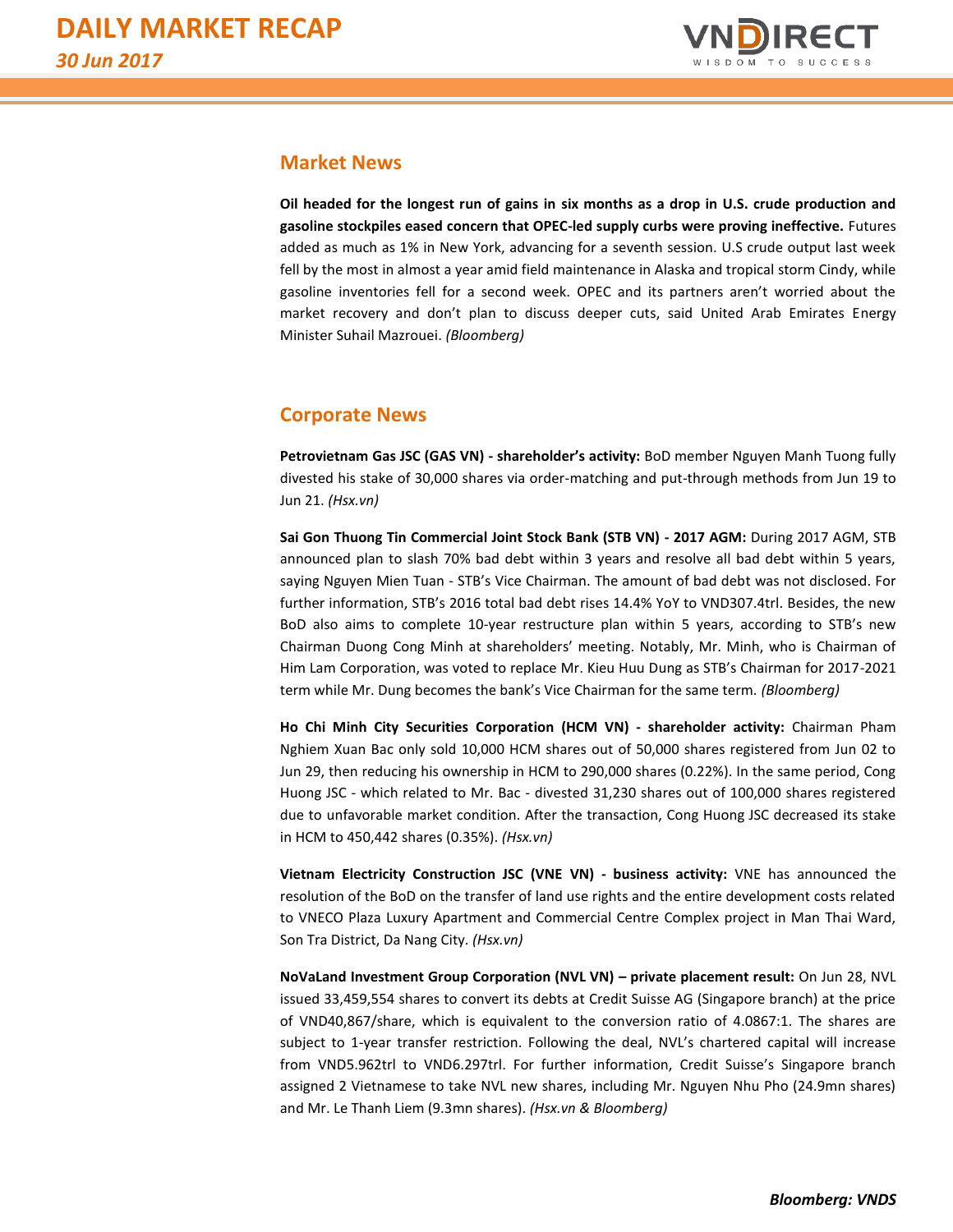

**SaiGon - Hanoi Securities JSC (SHS VN) - shareholder's activity:** On Jun 09, Citigroup Global Markets Limited bought 152,800 SHS shares, raising its stake from 4.96% to 5.11% (5.1mn shares), thus becoming SHS' major shareholder*. (Ndh.vn)*

**OPC Pharmaceutical JSC (OPC VN) – shareholder's activity:** Vice CEO of supply planning Department Nguyen Thi Thu Van – daughter of Vice Chairman cum CEO Nguyen Chi Linh - bought 178,450 OPC shares from Jun 15 to Jun 28, thus lifting her ownership to 321,420 OPC shares after the transaction. *(Cafef.vn)*

**VietNam Pharmaceutical Corporation (DVN VN – UPCOM) – shareholder's activity:** Sacom Development And Investment Corporation (SAM VN) bought 11.8mn DVN shares (4.98%) on Jun 22, knowing that before the transaction, SAM did not own any DVN shares. *(Cafef.vn)*

**Vinh Plastic and Bags JSC (VBC VN - UPCOM) – dividend payment:** Jul 06 and Jul 07 will be the ex-date and record date, respectively, for receiving 2016 cash dividend of VND5,000/share (est. 2016 dividend yield of %) and bonus shares at the ratio of 10:15. The cash payment will be made from Jul 21. *(Vsd.vn)*

**Hoang Huy Investment Financial Services JSC (TCH VN) – dividend payment:** TCH's BoD approved the plan for paying 2016 cash dividend of VND800/share (est. 2016 cash dividend yield of 4.1%). The payment can be expected in 3Q2017. *(Vietstock.vn)*

**TMT Motor JSC (TMT VN) – key personnel changes:** TMT's BoD approved the resignation letter of BoD member cum Secretary Le Van Thanh from Jun 28 and appointed Mr. Nguyen Duy Hieu - Director of Cuu Long Automobile Factory - as the new BoD member for the term 2017-2021 from Jun 29. *(Hsx.vn)*

**Hai An Transport & Stevedoring JSC (HAH VN) - shareholder's activity:** On Jun 22, Halley Sicav - Halley Asian Prosperity bought 30,000 HAH shares, thus increasing its stake in HAH to 2,733,555 shares (8.05%). *(Cafef.vn)*

**Thanh Nam Group JSC (TNI VN) – 2017 AGM documents:** According to the AGM resolution, TNI set 2017 business goal of VND1.008trl in revenue (+42.2% YoY), VND20bn in EAT (+43.5% YoY), dividend payment ratio of 8% (not stated in cash or stock). For 2016, the firm plans to pay stock dividend at the ratio of 20:1 and cash dividend of VND300/share (est. 2016 dividend yield of 2.7%). *(Cafef.vn)*

**Dongnai Plastic JSC (DNP VN) – shareholder's activity and dividend payment:** Vice CEO Tran Huu Chuyen has registered to sell 200,000 DNP shares out of 479,666 shares (1.6%) owned from Jun 30 to Jul 28 via order-matching and put-through methods. Besides, Jul 04 and Jul 05 will be the ex-date and record date, respectively, for receiving 2016 stock dividend at the ratio of 100:25 and the right to purchase additional shares for current shareholders at the ratio of 10:4 and price of VND10,000/share. The share purchase rights can be transfer from Jul 13 to Jul 31. The subscription is started from Jul 13 to Aug 03. *(Vsd.vn & Hnx.vn)*

**Binh Duong Mineral and Construction JSC (KSB VN) – shareholder's activity:** Mr. Le Quoc Hung bought 100,240 KSB shares on Jun 27, thus lifting his ownership from 4,119,760 shares (8.8%) to 4,220,000 KSB shares (9.02%). *(Cafef.vn)*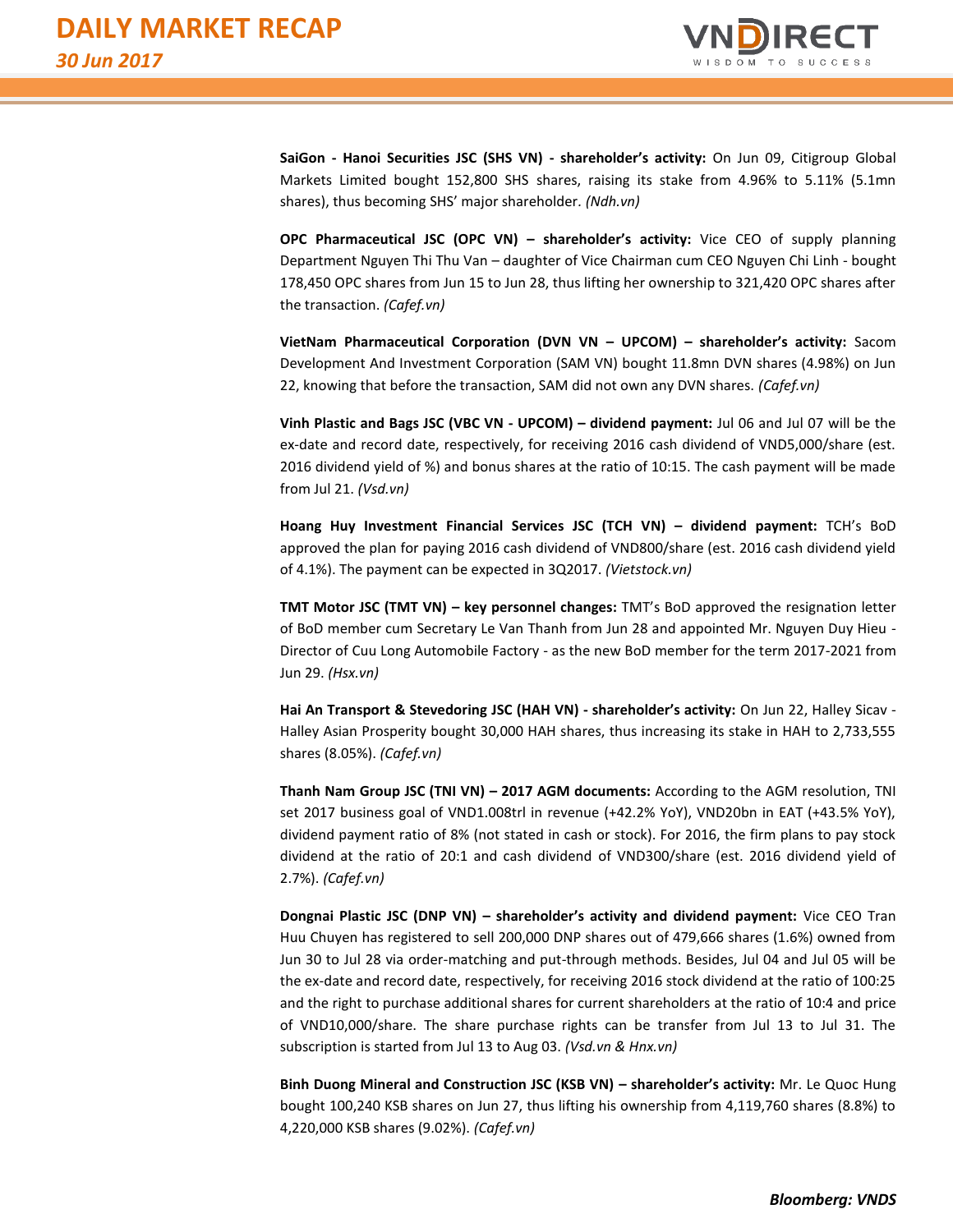

**Huu Nghi Food JSC (HNF VN - UPCOM) – shareholder's activity: Chairman Trinh Trung Hieu** successfully bought 1,660,380 HNF shares from May 30 to Jun 28, therefore lifting his stake in HNF from 3,255,525 shares (16.28%) to 4,915,905 shares (24.58%). *(Cafef.vn)*

**Vietnam International Commercial Joint Stock Bank (VIB VN - UPCOM) – shareholder's activity:** Acting CFO Hoang Linh has registered to buy 150,000 VIB shares from Jul 03 to Jul 28, knowing that before the transaction, Mr. Linh only held 456 VIB shares. *(Hnx.vn)*

**Thien Long Group Corporation (TLG VN) – dividend payment and bonus share issuance:** Jul 13 and Jul 14 will be the ex-date and record date, respectively, for receiving 2016 second cash dividend of VND1,500/share (est. 2016 dividend yield of 2.2%) and issuing bonus share at the ratio of 10:3. The cash payment will be made from Aug 02. In addition, Jul 13 will be the ex-date for seeking shareholders' written opinions regarding the adjustment in the company's ESOP issuance plan. *(Vsd.vn)*

**Royal International Corporation (RIC VN) – shareholder's activity:** Ms. Juan IIsiao – Mei, sister of BoD member Juan Chi - Fa, bought 137,000 RIC shares (0.19%) out of 300,000 shares registered from May 30 to Jun 29, thus lifting her ownership in RIC from 270,408 shares (0.38%) to 407,408 RIC shares (0.58%). *(Hsx.vn)*

**Xuan Mai Investment and Construction Corporation (XMC - unlisted) – dividend payment:** Jul 10 and Jul 11 will be the ex-date and record date, respectively, for receiving 2016 cash dividend of VND1,000/share. The payment date is Jul 25. *(Cafef.vn)*

**Seafood JSC No.4 (TS4 VN) – shareholder's activity:** Tran Thi Thanh Lan - sister-in-law of Chairman cum CEO Nguyen Van Luc - sold 613,000 TS4 shares out of 848,000 shares registered from May 12 to Jun 13. After such transaction, her stake in TS4 declined from 1,640,284 shares (10.22%) to 1,027,284 shares (6.4%). *(Cafef.vn)*

**Dry Cell and Storage Battery JSC (PAC VN) – shareholder's activity:** Vietnam Holding Ltd. bought 100,000 PAC shares on Jun 26, thus lifting its ownership from 2,230,310 shares (4.8%) to 2,330,310 PAC shares (5.01%) and becoming PAC's major shareholder. *(Cafef.vn)*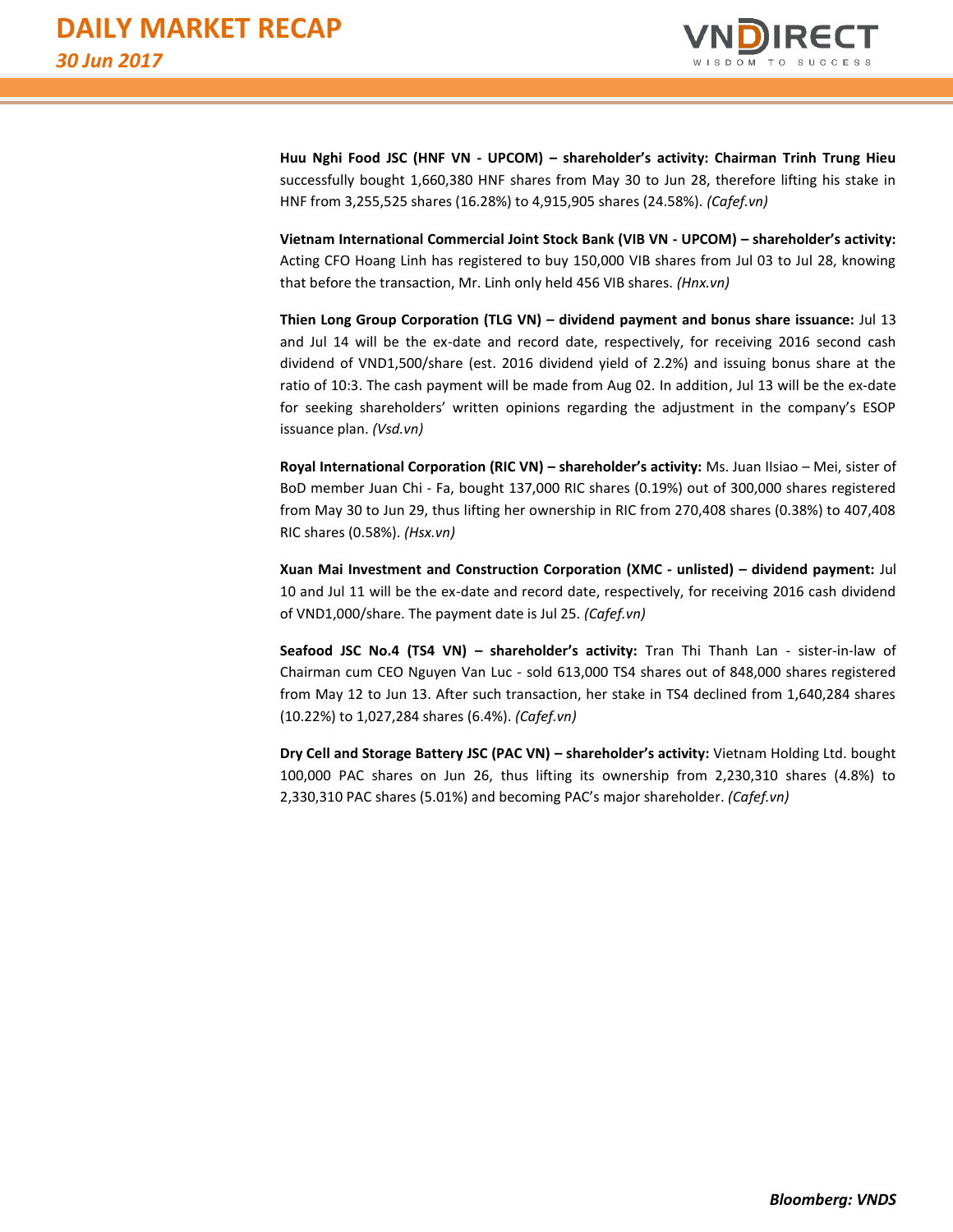

#### **MARKET MOVEMENTS**

|                                  |        |       |      | <b>HOSE</b> |              |  |  |  |  |  |  |  |  |  |  |  |
|----------------------------------|--------|-------|------|-------------|--------------|--|--|--|--|--|--|--|--|--|--|--|
| <b>VND</b><br><b>Top gainers</b> |        |       |      |             |              |  |  |  |  |  |  |  |  |  |  |  |
| <b>Ticker</b>                    | Last   | Chg   | %chg | Vol.        | <b>Index</b> |  |  |  |  |  |  |  |  |  |  |  |
|                                  | Price  |       |      |             | impact       |  |  |  |  |  |  |  |  |  |  |  |
| <b>DOC</b>                       | 50,500 | 3,300 | 7.0  | 345,520     | 0.047        |  |  |  |  |  |  |  |  |  |  |  |
| <b>DTA</b>                       | 7,500  | 490   | 7.0  | 43,970      | 0.003        |  |  |  |  |  |  |  |  |  |  |  |
| <b>PTC</b>                       | 5,670  | 370   | 7.0  | 14,350      | 0.003        |  |  |  |  |  |  |  |  |  |  |  |
| <b>LEC</b>                       | 29,300 | 1,900 | 6.9  | 13,500      | 0.020        |  |  |  |  |  |  |  |  |  |  |  |
| TIX                              | 30,900 | 2,000 | 6.9  | 20          | 0.020        |  |  |  |  |  |  |  |  |  |  |  |

| <b>Top losers</b> |              |          |        |         | <b>VND</b> |
|-------------------|--------------|----------|--------|---------|------------|
| <b>Ticker</b>     | Last         | Chg      | %chg   | Vol.    | Index      |
|                   | <b>Price</b> |          |        |         | impact     |
| KAC               | 27,400       | $-2,050$ | $-7.0$ | 10      | $-0.020$   |
| <b>QCG</b>        | 27,000       | $-2,000$ | $-6.9$ | 938.520 | $-0.227$   |
| EVG               | 17,650       | $-1,300$ | $-6.9$ | 2.19MLN | $-0.016$   |
| <b>QBS</b>        | 8,950        | $-650$   | $-6.8$ | 903,050 | $-0.019$   |
| PIT               | 6,060        | $-440$   | $-6.8$ | 40      | $-0.003$   |

| <b>VND</b><br><b>Top index movers</b> |              |       |      |         |              |  |  |  |  |  |  |  |
|---------------------------------------|--------------|-------|------|---------|--------------|--|--|--|--|--|--|--|
| <b>Ticker</b>                         | Last         | Chg   | %chg | Vol.    | <b>Index</b> |  |  |  |  |  |  |  |
|                                       | <b>Price</b> |       |      |         | impact       |  |  |  |  |  |  |  |
| <b>VNM</b>                            | 157,600      | 2,800 | 1.8  | 1.34MLN | 1.679        |  |  |  |  |  |  |  |
| GAS                                   | 58,300       | 1,000 | 1.8  | 1.28MLN | 0.791        |  |  |  |  |  |  |  |
| <b>SAB</b>                            | 208,300      | 1,800 | 0.9  | 81,400  | 0.477        |  |  |  |  |  |  |  |
| <b>VCB</b>                            | 38,500       | 300   | 0.8  | 854,400 | 0.446        |  |  |  |  |  |  |  |
| <b>HPG</b>                            | 32,000       | 850   | 2.7  | 7.33MLN | 0.444        |  |  |  |  |  |  |  |

|               | <b>Top index laggers</b><br><b>VND</b> |          |        |         |          |  |  |  |  |  |  |  |  |
|---------------|----------------------------------------|----------|--------|---------|----------|--|--|--|--|--|--|--|--|
| <b>Ticker</b> | Last                                   | Chg      | %chg   | Vol.    | Index    |  |  |  |  |  |  |  |  |
|               | Price                                  |          |        |         | impact   |  |  |  |  |  |  |  |  |
| <b>PLX</b>    | 69,000                                 | -500     | $-0.7$ | 846.590 | $-0.267$ |  |  |  |  |  |  |  |  |
| QCG           | 27,000                                 | $-2,000$ | $-6.9$ | 938,520 | $-0.227$ |  |  |  |  |  |  |  |  |
| <b>MSN</b>    | 42,000                                 | $-400$   | $-0.9$ | 514.910 | $-0.190$ |  |  |  |  |  |  |  |  |
| <b>STB</b>    | 13,800                                 | $-300$   | $-2.1$ | 8.30MLN | $-0.184$ |  |  |  |  |  |  |  |  |
| CTD           | 216,500                                | $-2,300$ | $-1.1$ | 89,990  | $-0.073$ |  |  |  |  |  |  |  |  |

| <b>Top active volume</b><br><b>VND</b> |        |        |        |         |              |  |  |  |  |  |  |
|----------------------------------------|--------|--------|--------|---------|--------------|--|--|--|--|--|--|
| <b>Ticker</b>                          | Last   | Chg    | %chg   | Vol.    | <b>Index</b> |  |  |  |  |  |  |
|                                        | Price  |        |        |         | impact       |  |  |  |  |  |  |
| <b>STB</b>                             | 13,800 | $-300$ | $-2.1$ | 8.30MLN | $-0.184$     |  |  |  |  |  |  |
| <b>HOC</b>                             | 3,210  | 0      | 0.0    | 7.44MLN | 0.000        |  |  |  |  |  |  |
| <b>HPG</b>                             | 32,000 | 850    | 2.7    | 7.33MLN | 0.444        |  |  |  |  |  |  |
| ITA                                    | 3,900  | -80    | $-2.0$ | 6.58MLN | $-0.031$     |  |  |  |  |  |  |
| <b>FLC</b>                             | 7,170  | $-20$  | $-0.3$ | 6.54MLN | $-0.005$     |  |  |  |  |  |  |

| <b>HOSE</b>                      |              |       |      |         |              |                                  |              |       | <b>HNX</b> |        |        |
|----------------------------------|--------------|-------|------|---------|--------------|----------------------------------|--------------|-------|------------|--------|--------|
| <b>VND</b><br><b>Top gainers</b> |              |       |      |         |              | <b>VND</b><br><b>Top gainers</b> |              |       |            |        |        |
| Ticker                           | Last         | Chg   | %chg | Vol.    | <b>Index</b> | <b>Ticker</b>                    | Last         | Chg   | %chg       | Vol.   | Index  |
|                                  | <b>Price</b> |       |      |         | impact       |                                  | <b>Price</b> |       |            |        | impact |
| DQC                              | 50,500       | 3,300 | 7.0  | 345,520 | 0.047        | <b>MKV</b>                       | 17,600       | 1.600 | 10.0       | 4.400  | 0.000  |
| <b>DTA</b>                       | 7,500        | 490   | 7.0  | 43,970  | 0.003        | <b>NST</b>                       | 12,100       | 1,100 | 10.0       | 6,500  | 0.000  |
| PTC                              | 5,670        | 370   | 7.0  | 14,350  | 0.003        | <b>SDE</b>                       | 2,200        | 200   | 10.0       | 122    | 0.000  |
| LEC                              | 29,300       | 1,900 | 6.9  | 13,500  | 0.020        | <b>VBC</b>                       | 96,800       | 8,800 | 10.0       | 17,100 | 0.000  |
| TIX                              | 30,900       | 2,000 | 6.9  | 20      | 0.020        | VHL                              | 77.000       | 7,000 | 10.0       | 52,117 | 0.000  |

| <b>Top losers</b> |                      |          |        |         | <b>VND</b>             | <b>Top losers</b> |                      |           |         |         | <b>VND</b>      |
|-------------------|----------------------|----------|--------|---------|------------------------|-------------------|----------------------|-----------|---------|---------|-----------------|
| Ticker            | Last<br><b>Price</b> | Chg      | %chg   | Vol.    | <b>Index</b><br>impact | Ticker            | Last<br><b>Price</b> | Chg       | %chg    | Vol.    | Index<br>impact |
| KAC               | 27.400               | $-2.050$ | -7.0   | 10      | $-0.020$               | L14               | 52.300               | $-19.100$ | $-26.8$ | 96,312  | 0.000           |
| QCG               | 27.000               | $-2.000$ | $-6.9$ | 938,520 | $-0.227$               | VSA               | 24.000               | $-4.000$  | $-14.3$ | 2,000   | 0.000           |
| EVG               | 17,650               | $-1,300$ | $-6.9$ | 2.19MLN | $-0.016$               | KHL               | 800                  | $-100$    | $-11.1$ | 21.700  | 0.000           |
| QBS               | 8,950                | $-650$   | $-6.8$ | 903,050 | $-0.019$               | PIV               | 34.000               | $-3.700$  | $-9.8$  | 1.05MLN | 0.000           |
| PIT               | 6.060                | $-440$   | $-6.8$ | 40      | $-0.003$               | PDC               | 6,500                | $-700$    | $-9.7$  | 2.000   | 0.000           |

|            | <b>Top index movers</b> |       |      |         | <b>VND</b> | <b>Top index movers</b> |              |       |      |         |        |
|------------|-------------------------|-------|------|---------|------------|-------------------------|--------------|-------|------|---------|--------|
| Ticker     | Last                    | Chg   | %chg | Vol.    | Index      | <b>Ticker</b>           | Last         | Chg   | %chg | Vol.    | Index  |
|            | <b>Price</b>            |       |      |         | impact     |                         | <b>Price</b> |       |      |         | impact |
| VNM        | 157,600                 | 2,800 | 1.8  | 1.34MLN | 1.679      | VCS                     | 185.400      | 5,400 | 3.0  | 186.730 | 0.109  |
| GAS        | 58,300                  | 1,000 | 1.8  | 1.28MLN | 0.791      | <b>SHB</b>              | 7,600        | 100   | 1.3  | 7.08MLN | 0.097  |
| SAB        | 208,300                 | 1,800 | 0.9  | 81.400  | 0.477      | API                     | 35.000       | 2.500 | 7.7  | 25.903  | 0.051  |
| VCB        | 38,500                  | 300   | 0.8  | 854.400 | 0.446      | VHL                     | 77.000       | 7.000 | 10.0 | 52,117  | 0.044  |
| <b>HPG</b> | 32,000                  | 850   | 2.7  | 7.33MLN | 0.444      | CEO                     | 11,500       | 400   | 3.6  | 2.38MLN | 0.041  |

|            | <b>Top index laggers</b> |          |        |         | <b>VND</b>             | Top index laggers |                      |           |         |         | <b>VND</b>      |
|------------|--------------------------|----------|--------|---------|------------------------|-------------------|----------------------|-----------|---------|---------|-----------------|
| Ticker     | Last<br><b>Price</b>     | Chg      | %chg   | Vol.    | <b>Index</b><br>impact | <b>Ticker</b>     | Last<br><b>Price</b> | Chg       | %chg    | Vol.    | Index<br>impact |
| <b>PLX</b> | 69.000                   | $-500$   | $-0.7$ | 846.590 | $-0.267$               | <b>NVB</b>        | 7.200                | $-500$    | $-6.5$  | 66.100  | $-0.160$        |
| QCG        | 27,000                   | $-2.000$ | -6.9   | 938,520 | $-0.227$               | L14               | 52.300               | $-19.100$ | $-26.8$ | 96,312  | $-0.112$        |
| <b>MSN</b> | 42.000                   | $-400$   | -0.9   | 514.910 | $-0.190$               | ACB               | 25.900               | $-100$    | $-0.4$  | 813.360 | $-0.086$        |
| STB        | 13,800                   | $-300$   | $-2.1$ | 8.30MLN | $-0.184$               | PIV               | 34.000               | $-3,700$  | -9.8    | 1.05MLN | $-0.068$        |
| CTD        | 216,500                  | $-2,300$ | $-1.1$ | 89,990  | $-0.073$               | <b>SPP</b>        | 25,100               | $-2,700$  | $-9.7$  | 200     | $-0.033$        |

|            | Top active volume    |        |              |         | <b>VND</b>      | <b>VND</b><br><b>Top active volume</b> |                      |        |        |         |                 |  |  |
|------------|----------------------|--------|--------------|---------|-----------------|----------------------------------------|----------------------|--------|--------|---------|-----------------|--|--|
| Ticker     | Last<br><b>Price</b> | Chg    | %chg<br>Vol. |         | Index<br>impact | Ticker                                 | Last<br><b>Price</b> | Chg    | %chg   | Vol.    | Index<br>impact |  |  |
|            |                      |        |              |         |                 |                                        |                      |        |        |         |                 |  |  |
| <b>STB</b> | 13,800               | $-300$ | $-2.1$       | 8.30MLN | $-0.184$        | <b>SHB</b>                             | 7.600                | 100    | 1.3    | 7.08MLN | 0.000           |  |  |
| HQC        | 3,210                |        | 0.0          | 7.44MLN | 0.000           | CEO                                    | 11,500               | 400    | 3.6    | 2.38MLN | 0.000           |  |  |
| <b>HPG</b> | 32,000               | 850    | 2.7          | 7.33MLN | 0.444           | <b>VCG</b>                             | 21,400               |        | 0.0    | 2.07MLN | 0.000           |  |  |
| <b>ITA</b> | 3,900                | -80    | $-2.0$       | 6.58MLN | $-0.031$        | DL1                                    | 23.200               | 500    | 2.2    | 1.98MLN | 0.000           |  |  |
| <b>FLC</b> | 7.170                | $-20$  | $-0.3$       | 6.54MLN | $-0.005$        | <b>SHS</b>                             | 14,300               | $-200$ | $-1.4$ | 1.63MLN | 0.000           |  |  |

*Source: Bloomberg*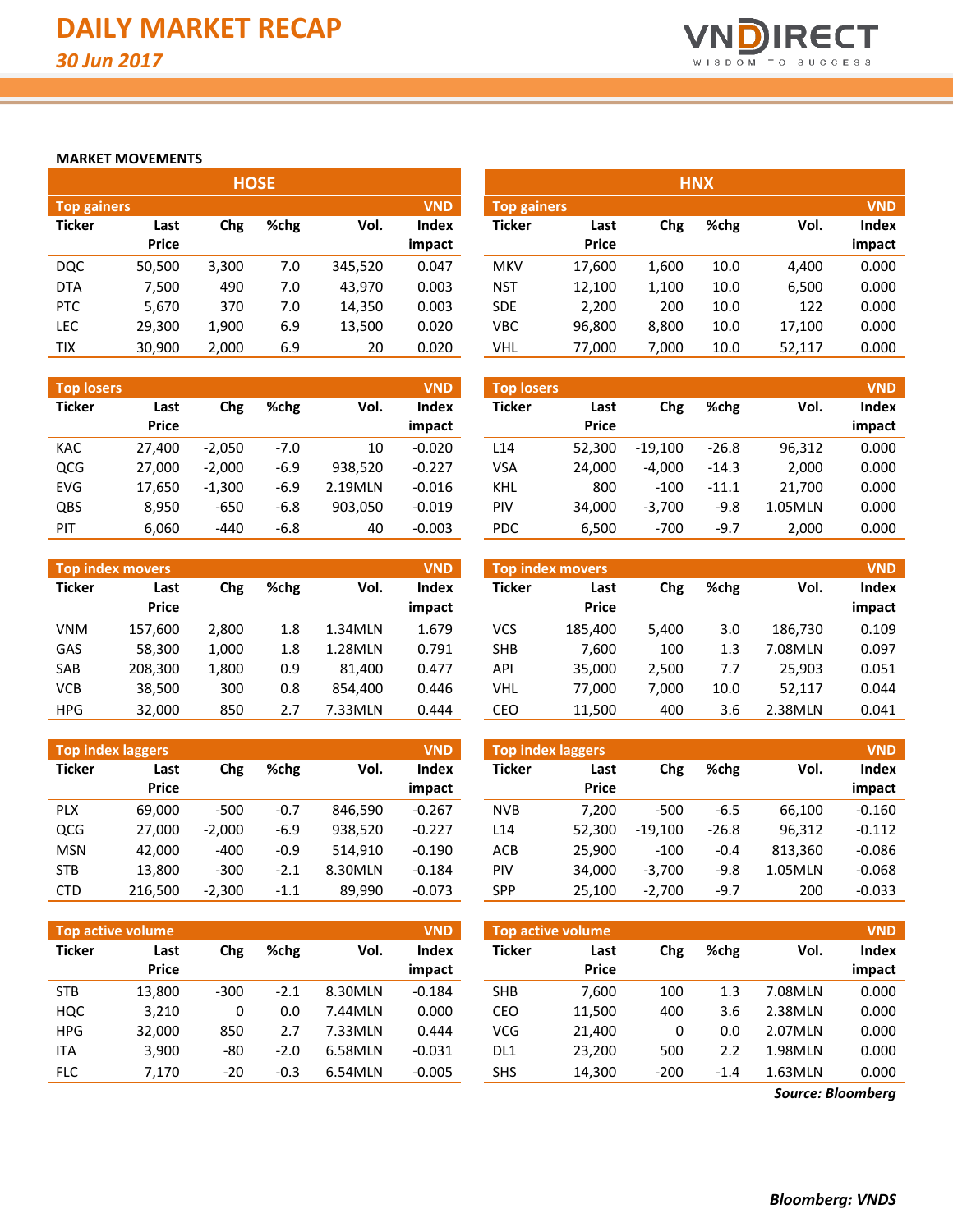

#### **FOREIGN ACTIVITIES**

| <b>Volume (Mn'shs)</b> | <b>HOSE</b> | d/d    | <b>HNX</b> | d/d    | Value (VND'bn)        | <b>HOSE</b> | d/d    | <b>HNX</b> | d/d    |
|------------------------|-------------|--------|------------|--------|-----------------------|-------------|--------|------------|--------|
| <b>F.BUY</b>           | 16.7        | 148.8% | 1.2        | 12.6%  | <b>BUY</b>            | 683         | 194.3% | 15         | 18.1%  |
| % of market            | 8.6%        |        | 3.5%       |        | % of market           | 17.6%       |        | 2.6%       |        |
| <b>F.SELL</b>          | 7.8         | 120.1% | 0.8        | -54.8% | <b>SELL</b>           | 293         | 124.4% | 10         | -50.9% |
| % of market            | 0.0%        |        | $0.0\%$    |        | % of market           | 0.0%        |        | 1.7%       |        |
| <b>NET BUY (SELL)</b>  | 8.9         |        | 0.4        |        | <b>NET BUY (SELL)</b> | 390         |        |            |        |
|                        |             |        |            |        |                       |             |        |            |        |

*Source: HSX, HNX*



#### **2017 ACCUMULATION**

| Volume (Mn'shs)       |         | $HOSE \quad % of 2016$ | <b>HNX</b> | % of 2016 | Value (VND'bn)        |        | $HOSE \quad % of 2016$ |       | HNX % of 2016 |
|-----------------------|---------|------------------------|------------|-----------|-----------------------|--------|------------------------|-------|---------------|
| <b>BUY</b>            | 1.307.7 | 53.1%                  | 145.9      | 37.0%     | <b>BUY</b>            | 56,512 | 61.9%                  | 2.134 | 34.3%         |
| % of market           | 5.9%    |                        | 2.3%       |           | % of market           | 12.4%  |                        | 3.2%  |               |
| <b>SELL</b>           | 1,335.7 | 50.0%                  | 140.5      | 42.8%     | <b>SELL</b>           | 47,792 | 48.3%                  | 1,920 | 37.7%         |
| % of market           | 6.0%    |                        | 2.3%       |           | % of market           | 10.5%  |                        | 2.8%  |               |
| <b>NET BUY (SELL)</b> | (28.0)  |                        | 5.4        |           | <b>NET BUY (SELL)</b> | 8.720  |                        | 215   |               |

*Source: HSX, HNX*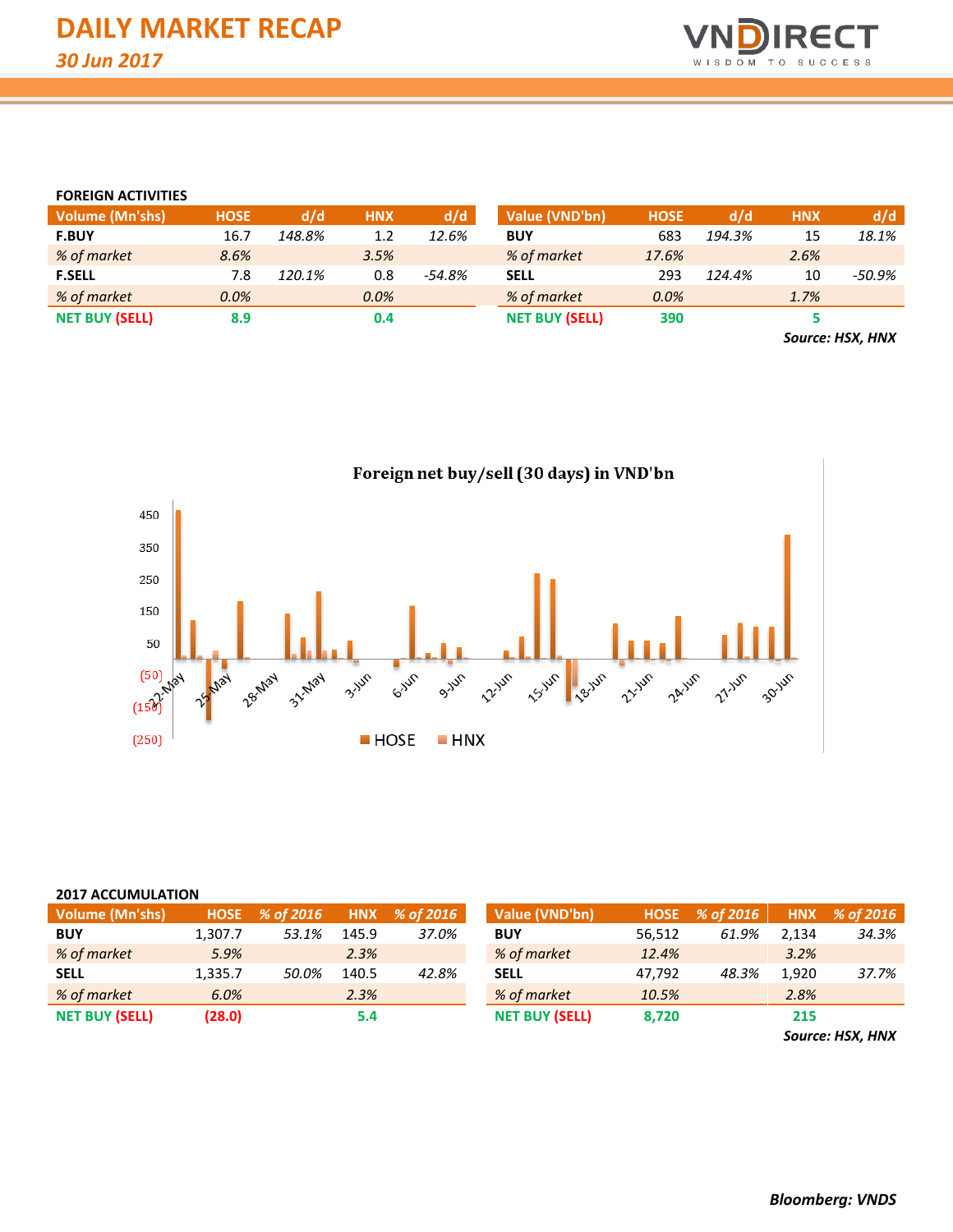

#### **FOREIGN ACTIVITIES**

|               |                               | <b>HOSE</b> |      |       |                        | <b>HNX</b>    |                               |     |      |       |                 |  |  |  |
|---------------|-------------------------------|-------------|------|-------|------------------------|---------------|-------------------------------|-----|------|-------|-----------------|--|--|--|
|               | Top buy by foreigners (value) |             |      |       | <b>VND'bn</b>          |               | Top buy by foreigners (value) |     |      |       |                 |  |  |  |
| <b>Ticker</b> | Last<br><b>Price</b>          | Chg         | %chg | Value | <b>Index</b><br>impact | <b>Ticker</b> | Last<br><b>Price</b>          | Chg | %chg | Value | Index<br>impact |  |  |  |
| <b>VNM</b>    | 157,600                       | 2.800       | 1.81 | 170.9 | 1.679                  | <b>PVS</b>    | 16,800                        | 100 | 0.60 | 4.5   | 0.000           |  |  |  |
| <b>HPG</b>    | 32,000                        | 850         | 2.73 | 128.2 | 0.444                  | <b>SHB</b>    | 7,600                         | 100 | 1.33 | 3.8   | 0.000           |  |  |  |
| <b>MBB</b>    | 22,300                        | 0           | 0.00 | 66.8  | 0.000                  | <b>VND</b>    | 21,600                        | 0   | 0.00 | 0.8   | 0.000           |  |  |  |
| <b>KDC</b>    | 46,500                        | 550         | 1.20 | 24.1  | 0.058                  | <b>VCG</b>    | 21,400                        | 0   | 0.00 | 0.6   | 0.000           |  |  |  |
| GAS           | 58,300                        | 1.000       | 1.75 | 20.8  | 0.791                  | TEG           | 8.300                         | 0   | 0.00 | 0.5   | 0.000           |  |  |  |

|               | Top sell by foreigners (value)      |        |         |                        | <b>VND'bn</b> | Top sell by foreigners (value) |        |        |         |                 |       |
|---------------|-------------------------------------|--------|---------|------------------------|---------------|--------------------------------|--------|--------|---------|-----------------|-------|
| <b>Ticker</b> | Chg<br>%chg<br>Last<br><b>Price</b> |        | Value   | <b>Index</b><br>impact | Ticker        | Last<br><b>Price</b>           | Chg    | %chg   | Value   | Index<br>impact |       |
| <b>VNM</b>    | 157,600                             | 2.800  | 1.81    | 78.6                   | 1.679         | CEO                            | 11,500 | 400    | 3.60    | 5.9             | 0.000 |
| <b>MBB</b>    | 22,300                              | 0      | 0.00    | 66.8                   | 0.000         | <b>TNG</b>                     | 11,800 | $-300$ | $-2.48$ | 0.7             | 0.000 |
| AAA           | 34,550                              | $-450$ | $-1.29$ | 17.4                   | $-0.011$      | <b>VCG</b>                     | 21.400 | 0      | 0.00    | 0.4             | 0.000 |
| <b>NVL</b>    | 68.000                              | 0      | 0.00    | 14.2                   | 0.000         | <b>MAS</b>                     | 95.100 | $-100$ | $-0.11$ | 0.3             | 0.000 |
| <b>STB</b>    | 13.800                              | $-300$ | $-2.13$ | 11.7                   | $-0.184$      | <b>PVS</b>                     | 16,800 | 100    | 0.60    | 0.3             | 0.000 |

|               | Top net buy by foreigners (value)   |       |       |                 | <b>VND'bn</b> | Top net buy by foreigners (value) | <b>VND'bn</b> |          |              |                 |       |
|---------------|-------------------------------------|-------|-------|-----------------|---------------|-----------------------------------|---------------|----------|--------------|-----------------|-------|
| <b>Ticker</b> | Chg<br>%chg<br>Last<br><b>Price</b> |       | Value | Index<br>impact | <b>Ticker</b> | Last<br><b>Price</b>              | Chg           | %chg     | <b>Value</b> | Index<br>impact |       |
| <b>HPG</b>    | 32,000                              | 850   | 2.73  | 121.4           | 0.444         | <b>PVS</b>                        | 16.800        | 100      | 0.60         | 4.2             | 0.000 |
| <b>VNM</b>    | 157.600                             | 2.800 | 1.81  | 92.3            | 1.679         | <b>SHB</b>                        | 7.600         | 100      | 1.33         | 3.8             | 0.000 |
| <b>KDC</b>    | 46,500                              | 550   | 1.20  | 24.1            | 0.058         | <b>VND</b>                        | 21.600        | 0        | 0.00         | 0.7             | 0.000 |
| GAS           | 58,300                              | 1.000 | 1.75  | 20.0            | 0.791         | TEG                               | 8,300         | 0        | 0.00         | 0.5             | 0.000 |
| <b>BID</b>    | 20,400                              | 100   | 0.49  | 13.9            | 0.141         | TTT                               | 62,000        | $-1,500$ | $-2.36$      | 0.4             | 0.000 |

|                 | Top net sell by foreigners (value) |        |         |         | VND'bn                 | Top net sell by foreigners (value) | <b>VND'bn</b>               |        |         |              |                 |
|-----------------|------------------------------------|--------|---------|---------|------------------------|------------------------------------|-----------------------------|--------|---------|--------------|-----------------|
| <b>Ticker</b>   | Last<br><b>Price</b>               | Chg    | %chg    | Value   | <b>Index</b><br>impact | <b>Ticker</b>                      | Chg<br>Last<br><b>Price</b> |        | %chg    | <b>Value</b> | Index<br>impact |
| AAA             | 34,550                             | $-450$ | $-1.29$ | $-16.3$ | $-0.011$               | CEO                                | 11,500                      | 400    | 3.60    | $-5.6$       | 0.000           |
| VJC             | 126,300                            | 0      | 0.00    | $-7.9$  | 0.000                  | TNG                                | 11,800                      | -300   | $-2.48$ | $-0.6$       | 0.000           |
| <b>DQC</b>      | 50.500                             | 3.300  | 6.99    | $-5.0$  | 0.047                  | <b>DNP</b>                         | 31,000                      | 500    | 1.64    | $-0.2$       | 0.000           |
| HT <sub>1</sub> | 22.600                             | 300    | 1.35    | $-2.3$  | 0.047                  | <b>HHC</b>                         | 60.000                      | 0      | 0.00    | $-0.2$       | 0.000           |
| <b>STB</b>      | 13,800                             | $-300$ | $-2.13$ | $-2.1$  | $-0.184$               | <b>PVB</b>                         | 11,000                      | $-300$ | $-2.65$ | $-0.2$       | 0.000           |

*Source: Bloomberg, HOSE, HNX*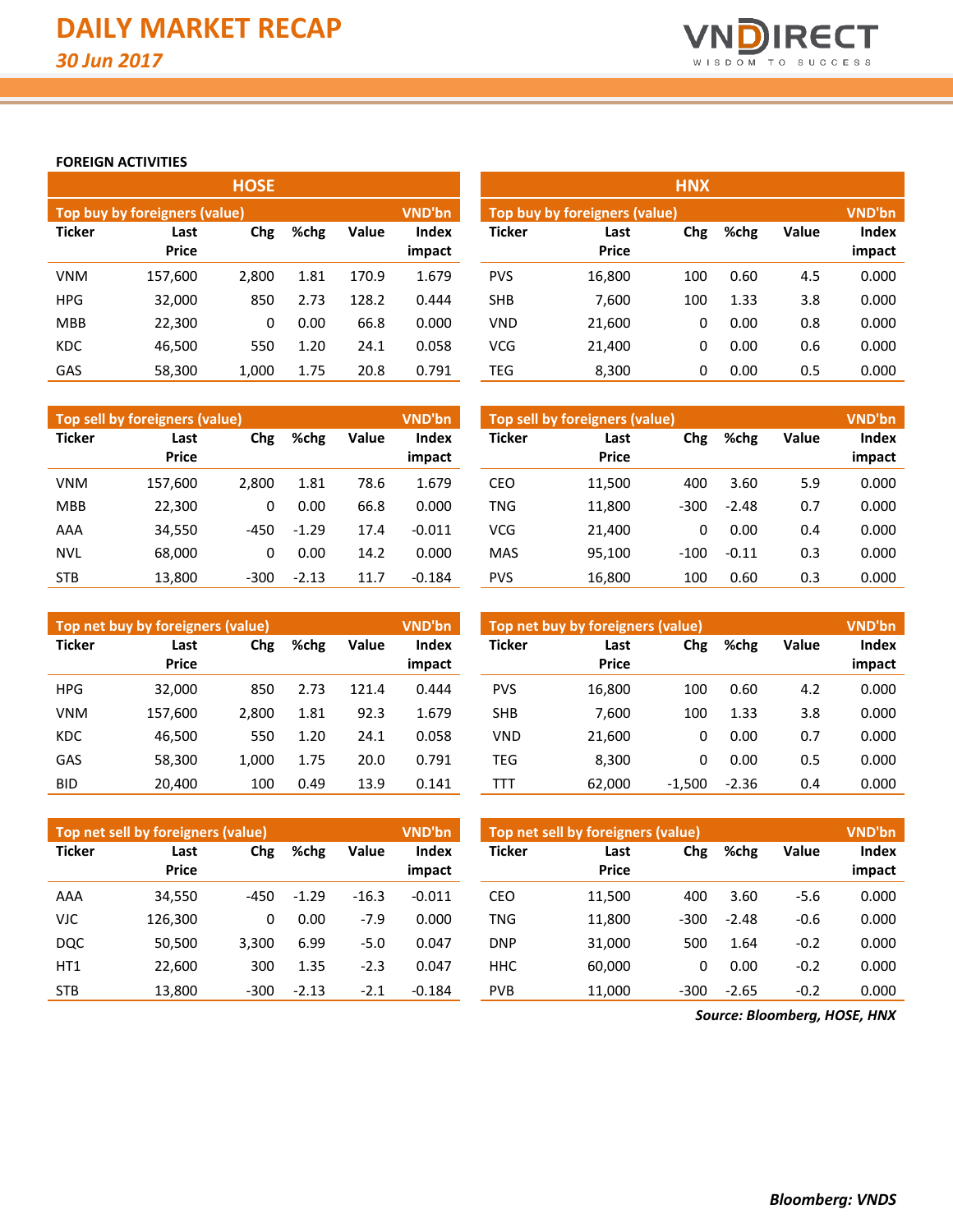

#### **TOP 70 MARKET CAPS SNAPSHOT ON HOSE**

| No.            | <b>Ticker</b>      | <b>Price</b> |         | Price change (%) |         | <b>Mkt. Cap</b> | Outs. Vol. | <b>Float ratio</b> | <b>Avail. FII</b> | Ave. daily vol. |             | <b>EPS</b>     |         | P/E              | P/B              | <b>ROE</b>     | <b>ROA</b>     |
|----------------|--------------------|--------------|---------|------------------|---------|-----------------|------------|--------------------|-------------------|-----------------|-------------|----------------|---------|------------------|------------------|----------------|----------------|
|                |                    | <b>VND</b>   | 1M      | 3M               | 6M      | <b>US\$mln</b>  | Mln'shs    | $\%$               | %                 | (30 days-shs)   | <b>T12M</b> | <b>Diluted</b> | 1Y Gr.  | $\boldsymbol{x}$ | $\boldsymbol{x}$ | %              | $\%$           |
| 1              | VNM VM             | 157,600      | 5.3     | 10.0             | 25.5    | 10,065          | 1,451      | 57.8               | 44.9              | 615,191         | 6,281       | 5,831          | 19.9    | 25.1             | 9.2              | 38.3           | 33.7           |
| $\overline{2}$ | <b>VCB VM</b>      | 38,500       | 6.4     | 4.3              | 8.6     | 6,095           | 3,598      | 22.9               | 9.2               | 1,798,713       | 1,668       | 1,566          | 6.0     | 23.1             | 2.8              | 12.4           | 1.0            |
| 3              | SAB VM             | 208,300      | 10.2    | 4.2              | 5.4     | 5,878           | 641        | 10.4               | 39.2              | 44,688          | 7,265       | 6,442          | 37.3    | 28.7             | 10.7             | 35.2           | 22.9           |
| $\overline{4}$ | <b>VIC VM</b>      | 42,700       | 6.1     | 2.2              | 1.7     | 4,956           | 2,638      | 52.3               | 19.1              | 814,772         | 1,255       | 1,178          | 111.2   | 34.0             | 4.0              | 10.5           | 1.6            |
| 5              | <b>GAS VM</b>      | 58,300       | 4.9     | 6.0              | $-3.8$  | 4,908           | 1,913      | 4.2                | 45.9              | 608,693         | 4,119       | 3,548          | $-18.8$ | 14.2             | 2.7              | 19.1           | 13.1           |
| 6              | <b>PLX VM</b>      | 69,000       | 12.7    | N/A              | N/A     | 3,518           | 1,159      | 100.0              | 11.7              | 1,196,782       | 4,254       | 4,254          | 43.0    | 16.2             | 3.9              | 27.7           | 8.9            |
| 7              | CTG VM             | 20,250       | 7.7     | 11.9             | 34.6    | 3,318           | 3,723      | 15.8               | 0.0               | 2,055,848       | 1,867       | 1,457          | 20.6    | 10.8             | 1.3              | 12.0           | 0.8            |
| 8              | <b>BID VM</b>      | 20,400       | 10.6    | 16.2             | 43.7    | 3,069           | 3,419      | 4.7                | 28.6              | 6,026,229       | 1,843       | 1,354          | $-5.1$  | 11.1             | 1.6              | 14.6           | 0.7            |
| 9              | <b>HPG VM</b>      | 32,000       | 12.4    | 11.9             | 18.8    | 2,136           | 1,517      | 58.9               | 11.0              | 4,593,211       | 5,565       | 4,470          | 82.3    | 5.8              | 2.0              | 40.9           | 24.1           |
| 10             | <b>MSN VM</b>      | 42,000       | $-2.8$  | $-10.7$          | $-2.8$  | 2,104           | 1,138      | 32.2               | 19.1              | 559,529         | 2,467       | 2,481          | 86.5    | 17.0             | 3.1              | 18.1           | 4.1            |
| 11             | VJC VM             | 126,300      | $-1.2$  | $-1.4$           | N/A     | 1,792           | 322        | 61.0               | 5.8               | 332,690         | 8,726       | 8,726          | $-24.9$ | 14.5             | 8.4              | 68.7           | 14.3           |
| 12             | <b>NVL VM</b>      | 68,000       | 1.5     | $-1.7$           | 13.1    | 1,763           | 589        | 33.8               | 36.1              | 839,527         | 3,396       | 3,059          | N/A     | 20.0             | 4.4              | 23.1           | 5.3            |
| 13             | <b>BVH VM</b>      | 57,500       | $-0.2$  | $-2.9$           | $-1.2$  | 1,722           | 680        | 29.1               | 24.5              | 379,846         | 1,641       | 1,651          | 10.9    | 35.0             | 2.9              | 8.5            | 1.6            |
| 14             | <b>MBB VM</b>      | 22,300       | 18.3    | 45.3             | 59.3    | 1,681           | 1,713      | 49.8               | 0.0               | 2,673,416       | 1,811       | 1,715          | $-6.3$  | 12.3             | 1.5              | 12.7           | 1.3            |
| 15             | ROS VM             | 88,500       | $-33.0$ | $-46.1$          | $-22.8$ | 1,675           | 430        | 27.2               | 47.2              | 3,745,787       | 1,136       | 1,136          | N/A     | 77.9             | 7.8              | 11.7           | 7.4            |
| 16             | <b>MWG VM</b>      | 102,900      | 10.1    | 22.3             | 31.9    | 1,393           | 308        | 71.1               | 0.0               | 354,268         | 5,709       | 4,974          | 40.3    | 18.0             | 7.2              | 47.1           | 15.6           |
| 17             | STB VM             | 13,800       | 10.4    | 20.5             | 46.0    | 1,095           | 1,804      | 94.6               | 15.1              | 5,016,944       | 233         | 207            | $-77.1$ | 59.1             | 1.1              | 1.8            | 0.1            |
| 18             | <b>FPT VM</b>      | 46,850       | 9.0     | 13.9             | 22.4    | 1,094           | 531        | 70.3               | 0.0               | 1,184,602       | 3,899       | 3,413          | 2.9     | 12.0             | 2.5              | 21.8           | 7.8            |
| 19             | <b>BHN VM</b>      | 78,000       | $-3.6$  | $-3.8$           | N/A     | 796             | 232        | 100.0              | 31.6              | 4,869           | 3,236       | 3,236          | $-9.6$  | 24.1             | 3.2              | 13.8           | 8.0            |
| 20             | <b>CTD VM</b>      | 216,500      | 1.2     | 3.4              | 18.6    | 733             | 77         | 89.1               | 3.6               | 103,458         | 20,854      | 20,894         | 88.6    | 10.4             | 2.6              | 28.1           | 15.5           |
| 21             | DHG VM             | 124,300      | 15.1    | 34.7             | 90.3    | 715             | 131        | 31.8               | 0.3               | 285,286         | 4,808       | 4,662          | 22      | 26               | 5                | 22.1           | 20             |
| 22             | <b>EIB VM</b>      | 12,900       | 8.4     | 10.7             | 43.3    | 698             | 1,229      | 76                 | 0.7               | 494,114         | 343         | 251            | 661     | 38               | $1.2$            | $\overline{3}$ | $\pmb{0}$      |
| 23             | <b>SSI VM</b>      | 27,650       | 11.5    | 15.9             | 41.1    | 596             | 490        | 57.0               | 45.1              | 4,470,207       | 2,133       | 1,698          | 2       | 13               | 1.6              | 14             | $\overline{7}$ |
| 24             | <b>GMD VM</b>      | 43,000       | 7.5     | 24.3             | 59.3    | 545             | 288        | 59.4               | 0.0               | 1,364,274       | 2,196       | 2,009          | $-4.2$  | 19.6             | 1.5              | 7.3            | 4.1            |
| 25             | <b>REE VM</b>      | 36,900       | 16.6    | 35.2             | 49.7    | 503             | 310        | 48.3               | 0.0               | 1,277,706       | 4,274       | 3,526          | 27.9    | 8.6              | 1.6              | 16.2           | 10.4           |
| 26             | <b>HSG VM</b>      | 32,400       | $-1.2$  | 14.5             | 11.4    | 499             | 350        | 50.2               | 10.5              | 3,409,586       | 5,445       | 4,200          | 120     | 6                | 2.4              | 43             | 12             |
| 27             | PNJ VM             | 101,800      | 6.8     | 34.3             | 53.1    | 440             | 98         | 65.3               | 0.0               | 302,873         | 5,654       | 4,383          | 671.7   | 18.0             | 5.7              | 34.5           | 17.4           |
| 28             | <b>KDC VM</b>      | 46,500       | 9.5     | 10.7             | 27.9    | 421             | 206        | 49.8               | 40.2              | 681,280         | 5,672       | 5,714          | $-74.7$ | 8.2              | 1.6              | 20.8           | 15.6           |
| 29             | DPM VM             | 23,500       | 2.2     | $-3.1$           | 5.1     | 405             | 391        | 35.2               | 30.2              | 1,040,055       | 2,394       | 2,452          | $-25.6$ | 9.8              | 1.1              | 9.7            | 9.4            |
| 30             | <b>CII VM</b>      | 37,200       | $-4.6$  | $-1.3$           | 32.1    | 403             | 246        | 55.7               | 7.9               | 1,380,253       | 7,950       | 3,191          | 9.7     | 4.7              | 2.5              | 23.6           | 6.7            |
| 31             | <b>SBT VM</b>      | 35,050       | 16.6    | 41.9             | 43.1    | 390             | 253        | 53.0               | 42.5              | 2,713,930       | 1,111       | 1,148          | 29.3    | 31.5             | 3.0              | 9.0            | 4.4            |
| 32             | <b>HAG VM</b>      | 9,480        | 9.0     | 3.6              | 77.2    | 387             | 927        | 61.3               | 31.5              | 5,084,583       | $-1,360$    | $-1,291$       | N/A     | N/A              | 0.6              | $-10.2$        | $-2.9$         |
| 33             | HT1 VM             | 22,600       | 13.0    | 0.9              | 10.2    | 379             | 382        | 20.0               | 41.5              | 687,290         | 2,062       | 2,121          | $-0.2$  | 11.0             | 1.6              | 16.0           | 6.7            |
| 34             | <b>HNG VM</b>      | 10,750       | $-1.4$  | $-7.3$           | 73.4    | 363             | 767        | 35.1               | 48.4              | 3,085,159       | $-1,374$    | $-1,273$       | N/A     | N/A              | 0.8              | $-8.8$         | $-3.3$         |
| 35             | NT <sub>2</sub> VM | 28,550       | 3.3     | $-9.4$           | 4.6     | 362             | 288        | 27.9               | 28.2              | 517,621         | 3,508       | 3,701          | $-5.0$  | 8.1              | 1.6              | 20.3           | 8.6            |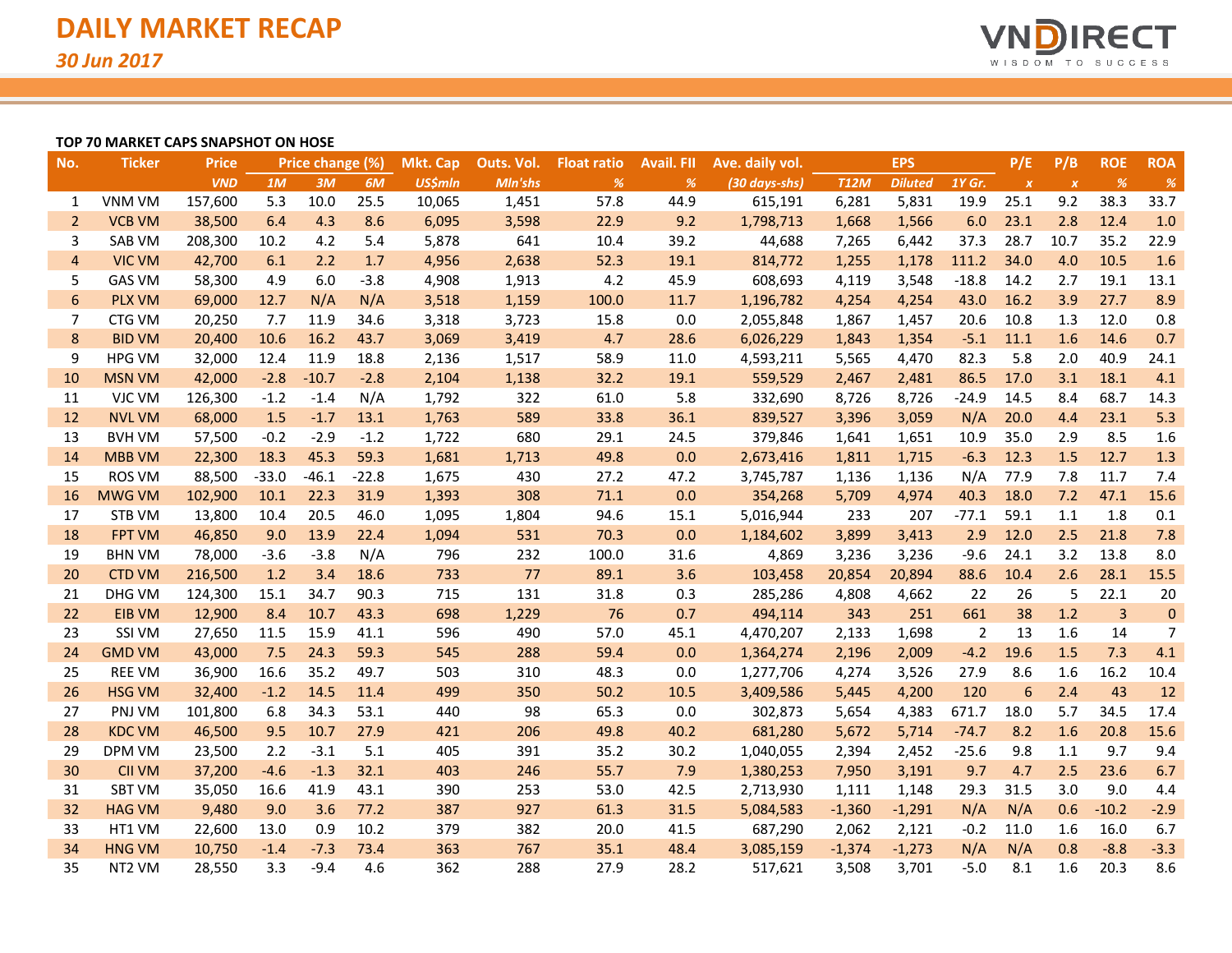

|     |               |              |         |                  |         |                 |            |                    |                   |                 |             |                |         |                  |                           | (Continued)   |                |
|-----|---------------|--------------|---------|------------------|---------|-----------------|------------|--------------------|-------------------|-----------------|-------------|----------------|---------|------------------|---------------------------|---------------|----------------|
| No. | <b>Ticker</b> | <b>Price</b> |         | Price change (%) |         | <b>Mkt. Cap</b> | Outs. Vol. | <b>Float ratio</b> | <b>Avail. FII</b> | Ave. daily vol. |             | <b>EPS</b>     |         | P/E              | P/B                       | <b>ROE</b>    | <b>ROA</b>     |
|     |               | <b>VND</b>   | 1M      | 3M               | 6M      | <b>US\$mln</b>  | Mln'shs    | %                  | %                 | (30 days-shs)   | <b>T12M</b> | <b>Diluted</b> | 1Y Gr.  | $\boldsymbol{X}$ | $\boldsymbol{\mathsf{x}}$ | $\frac{9}{6}$ | %              |
| 36  | <b>BMP VM</b> | 99,000       | $-1.3$  | $-13.4$          | $-6.7$  | 357             | 82         | 61.8               | 1.6               | 212,114         | 6,465       | 7,664          | 20.9    | 15.3             | 3.4                       | 23.1          | 20.7           |
| 37  | <b>KBC VM</b> | 16,850       | 6.6     | 12.3             | 21.7    | 348             | 470        | 72.6               | 14.5              | 2,987,496       | 1,361       | 1,186          | $-11.6$ | 12.4             | 1.0                       | 7.5           | 3.9            |
| 38  | <b>DCM VM</b> | 14,250       | 10.5    | 36.4             | 40.4    | 332             | 529        | 24.3               | 48.1              | 3,589,398       | 1,387       | 1,011          | N/A     | 10.3             | 1.2                       | 11.8          | 5.9            |
| 39  | QCG VM        | 27,000       | 23.3    | 321.9            | 610.5   | 327             | 275        | 31.9               | 48.9              | 915,191         | 256         | 253            | 191.0   | 105.4            | 1.9                       | 1.0           | 0.5            |
| 40  | <b>BHS VM</b> | 23,500       | 10.6    | 91.8             | 119.7   | 308             | 298        | 77.1               | 42.0              | 3,855,700       | 1,312       | 1,546          | 30.6    | 17.9             | 1.8                       | 11.6          | 5.4            |
| 41  | <b>TCH VM</b> | 19,200       | $-9.9$  | 9.4              | 13.6    | 307             | 363        | 52.5               | 48.9              | 2,020,631       | 1,379       | 1,379          | N/A     | 13.9             | 1.6                       | 16.6          | 15.1           |
| 42  | <b>HBC VM</b> | 51,300       | 17.6    | 20.7             | 127.8   | 291             | 129        | 71.9               | 24.9              | 2,008,348       | 5,326       | 3,960          | 539.6   | 9.6              | 4.1                       | 41.0          | 6.1            |
| 43  | PPC VM        | 20,500       | 7.9     | 19.2             | 22.8    | 287             | 318        | 15.0               | 32.9              | 180,579         | 2,665       | 1,724          | $-2.2$  | 7.7              | 1.2                       | 15.3          | 8.5            |
| 44  | <b>KDH VM</b> | 27,850       | 0.2     | 9.9              | 39.3    | 287             | 234        | 49.1               | 2.6               | 155,665         | 1,658       | 1,587          | 55.3    | 16.8             | 1.8                       | 11.3          | 4.9            |
| 45  | PDR VM        | 27,900       | 19.0    | 73.9             | 134.3   | 273             | 222        | 38.3               | 48.2              | 673,036         | 1,121       | 1,033          | 28.1    | 24.9             | 2.5                       | 10.5          | 3.0            |
| 46  | <b>VCF VM</b> | 221,000      | 16.3    | 30.0             | 24.2    | 258             | 27         | 30.7               | 19.3              | 460             | 12,978      | 14,450         | 30.0    | 17.0             | 2.7                       | 19.4          | 13.4           |
| 47  | HCM VM        | 44,600       | 8.8     | 37.7             | 64.0    | 254             | 130        | 39.5               | 48.3              | 970,089         | 2,624       | 2,395          | 49.9    | 17.0             | 2.3                       | 13.8          | 9.8            |
| 48  | <b>VHC VM</b> | 59,000       | 4.8     | 8.9              | 2.1     | 240             | 92         | 25.5               | 61.3              | 65,287          | 6,096       | 5,922          | 80.9    | 9.7              | 2.2                       | 24.1          | 11.6           |
| 49  | PVD VM        | 13,850       | $-11.2$ | $-30.9$          | $-33.1$ | 233             | 383        | 48.1               | 27.4              | 2,288,014       | $-356$      | 224            | $-94.1$ | N/A              | 0.4                       | $-1.0$        | $-0.5$         |
| 50  | <b>TLG VM</b> | 137,500      | 25.0    | 28.6             | 36.1    | 232             | 38         | 25.6               | 21.0              | 888             | 5,658       | 5,514          | 24.9    | 24.3             | 5.5                       | 23.8          | 18.8           |
| 51  | <b>TRA VM</b> | 124,600      | 18.6    | 25.5             | 31.2    | 227             | 41         | 58.1               | 1.5               | 17,369          | 4,867       | 5,081          | 29.0    | 26               | 5.6                       | 23            | 16             |
| 52  | <b>DXG VM</b> | 17,300       | 0.9     | $-5.1$           | 56.4    | 217             | 286        | 76.6               | 21.5              | 4,392,944       | 2,602.7     | 2,555          | 29.6    | 6.6              | 1.5                       | 26.5          | 13.4           |
| 53  | <b>BIC VM</b> | 39,200       | $-2.0$  | $-1.0$           | 3.2     | 202             | 117        | 99.7               | 1.4               | 11,258          | 1,129       | 1,083          | $-27.2$ | 34.7             | 2.3                       | 6.3           | 2.9            |
| 54  | <b>FLC VM</b> | 7,170        | $-1.8$  | $-12.1$          | 37.9    | 201             | 638        | 86.2               | 38.5              | 10,446,040      | 1,818       | 1,795          | $-8.0$  | $\overline{4}$   | 0.6                       | 14            | $\overline{7}$ |
| 55  | PGD VM        | 50,800       | 3.7     | 30.3             | 29.6    | 201             | 90         | 49.5               | 45.7              | 57,854          | 1,769       | 2,313          | $-37.5$ | 29               | 3.2                       | 12            | 6              |
| 56  | <b>LGC VM</b> | 23,700       | 4.6     | $-1.3$           | $-2.5$  | 201             | 193        | N/A                | 4.0               | 1,452           | 1,608       | 1,698          | $-49.5$ | 14.7             | 1.9                       | 13.2          | 3.8            |
| 57  | DMC VM        | 130,000      | 17.1    | 41.8             | 92.6    | 199             | 35         | 46.3               | 37.6              | 25,188          | 5,224       | 4,856          | 44.3    | 24.9             | 4.8                       | 20.6          | 17.4           |
| 58  | <b>NLG VM</b> | 28,500       | 12.3    | 18.3             | 41.2    | 196             | 156        | 56.0               | 6.2               | 663,252         | 2,139       | 1,954          | 70.0    | 13               | 1.7                       | 14            | 6              |
| 59  | <b>GTN VM</b> | 17,700       | 8.6     | 11.3             | 6.6     | 195             | 250        | 18.2               | 50.4              | 1,162,939       | 142         | 104            | $-86.3$ | 125              | 1.6                       | 1             | $\mathbf 1$    |
| 60  | <b>PVT VM</b> | 14,950       | 11.6    | 16.8             | 28.9    | 185             | 281        | 48.9               | 21.0              | 820,260         | 1,438       | 1,321          | 12.9    | 10               | 1.2                       | 11            | $\overline{4}$ |
| 61  | <b>PAN VM</b> | 40,050       | $-2.3$  | $-6.9$           | $-6.4$  | 180             | 102        | 59.8               | 54.2              | 3,934           | 1,763.2     | 2,489          | $-2$    | 22.7             | 1.8                       | 11.4          | 6.9            |
| 62  | <b>DRC VM</b> | 32,050       | 9.8     | 2.6              | 0.2     | 168             | 119        | 39.4               | 18.8              | 673,865         | 3,177.6     | 3,327          | $-8.2$  | 10.1             | 2.3                       | 22.1          | 12.7           |
| 63  | DIG VM        | 15,600       | 21.9    | 79.9             | 103.9   | 164             | 238        | 87.1               | 22.1              | 1,584,197       | 141         | 228            | 459.2   | 110.6            | 1.4                       | 2.2           | 1.1            |
| 64  | <b>ITA VM</b> | 3,900        | 16.1    | $-3.2$           | $-2.3$  | 161             | 938        | 69.3               | 37.7              | 3,635,781       | 49          | 43             | $-74$   | 79.7             | 0.4                       | 0.4           | 0.3            |
| 65  | <b>VSH VM</b> | 17,100       | $-1.2$  | 7.9              | 10.3    | 155             | 206        | 69.3               | 33.6              | 60,543          | 1,549       | 1,219          | 2.4     | 11.0             | 1.2                       | 11.0          | 5.6            |
| 66  | PC1 VM        | 36,000       | 13.9    | 22.2             | 30.0    | 155             | 98         | 67.0               | 14.7              | 176,143         | 3,486       | 3,486          | $-50.6$ | 10.3             | 1.8                       | 18.7          | 7.8            |
| 67  | <b>CHP VM</b> | 27,150       | 20.4    | 18.6             | 31.2    | 151             | 126        | 20.0               | 45.6              | 94,640          | 2,983       | 1,950          | $-21.5$ | 9.1              | 2.0                       | 15.6          | 8.1            |
| 68  | <b>CAV VM</b> | 57,500       | 5.7     | $-10.4$          | $-0.9$  | 146             | 58         | 51.4               | 45.7              | 70,609          | 5,943       | 4,380          | 43.2    | 9.7              | 2.4                       | 25.2          | 11.6           |
| 69  | <b>NKG VM</b> | 33,100       | $-2.6$  | 22.6             | 41.9    | 144             | 99         | 26.4               | 18.5              | 524,129         | 7,479       | 6,850          | 286.2   | 4.4              | 1.9                       | 49.5          | 10.3           |
| 70  | <b>ASM VM</b> | 14,100       | 0.7     | $-8.4$           | $-4.1$  | 136             | 220        | 59.3               | 46.1              | 1,591,056       | 741         | 787            | 27.8    | 19.0             | 1.2                       | 6.9           | 3.9            |

*Source: Bloomberg*